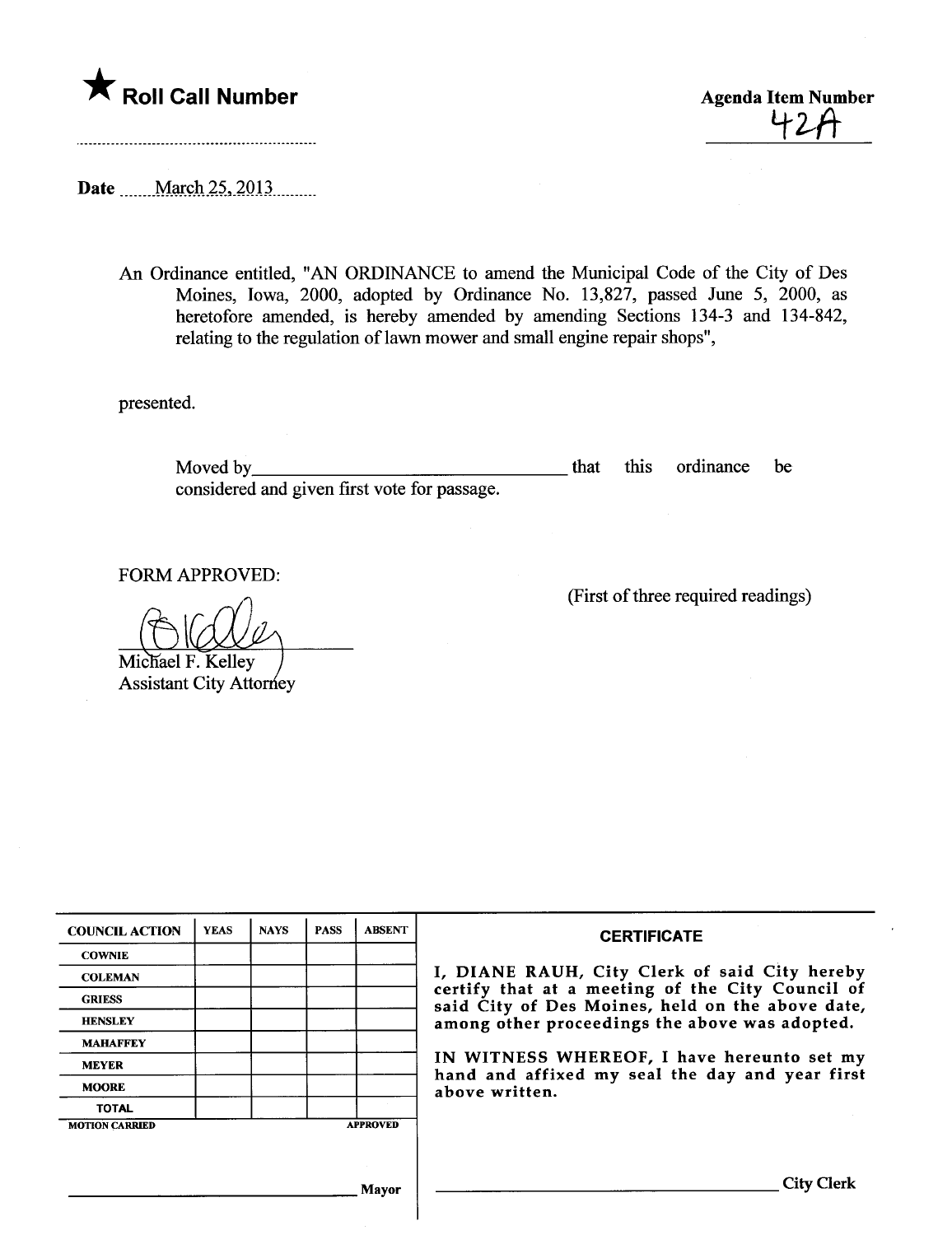ORDINANCE NO.

AN ORDINANCE to amend the Municipal Code of the City of Des Moines, Iowa, 2000, adopted by Ordinance No. 13,827, passed June 5, 2000, as heretofore amended, is hereby amended by amending Sections 134-3 and 134-842, relating to the regulation of lawn mower and small engine repair shops.

Lfz/l

Be It Ordained by the City Council of the City of Des Moines, Iowa:

Section 1. That the Municipal Code of the City of Des Moines, Iowa, 2000, adopted by Ordinance No. 13,827, passed June 5, 2000, as heretofore amended, is hereby amended by amending Section 134-3 to add a definition for "small engine", and by amending paragraph (vv) of subsection (2) of Section 134-842, relating to the regulation of lawn mower and small engine repair shops, as follows:

## Sec. 134-3. Definitions.

The following words, terms and phrases, when used in this chapter, shall have the meanings ascribed to them in this section, except where the context clearly indicates a different meaning:

Small engine means a motor used to power home tools and equipment includinq qenerators, lawnmowers and other outdoor power tools producinq an averaqe output that ranqes around 25 horsepower, which is usually powered by qasoline and that varies in size, shape and compression process dependinq on its confiquration.

----------

----------

## Sec. 134-842. Principal permitted uses.

Only the following uses of structures or land shall be permitted in the C-1 neighborhood retail commercial district.

- (1) Any use permitted in and as limited in the C-O and R-4 districts.
- (2) Retail business or service establishments such as the following:
	- vv. Lawn mower and small enqine repair shops, provided that any runup or testing of engines shall take place within the shop building.

 $\overline{a}$